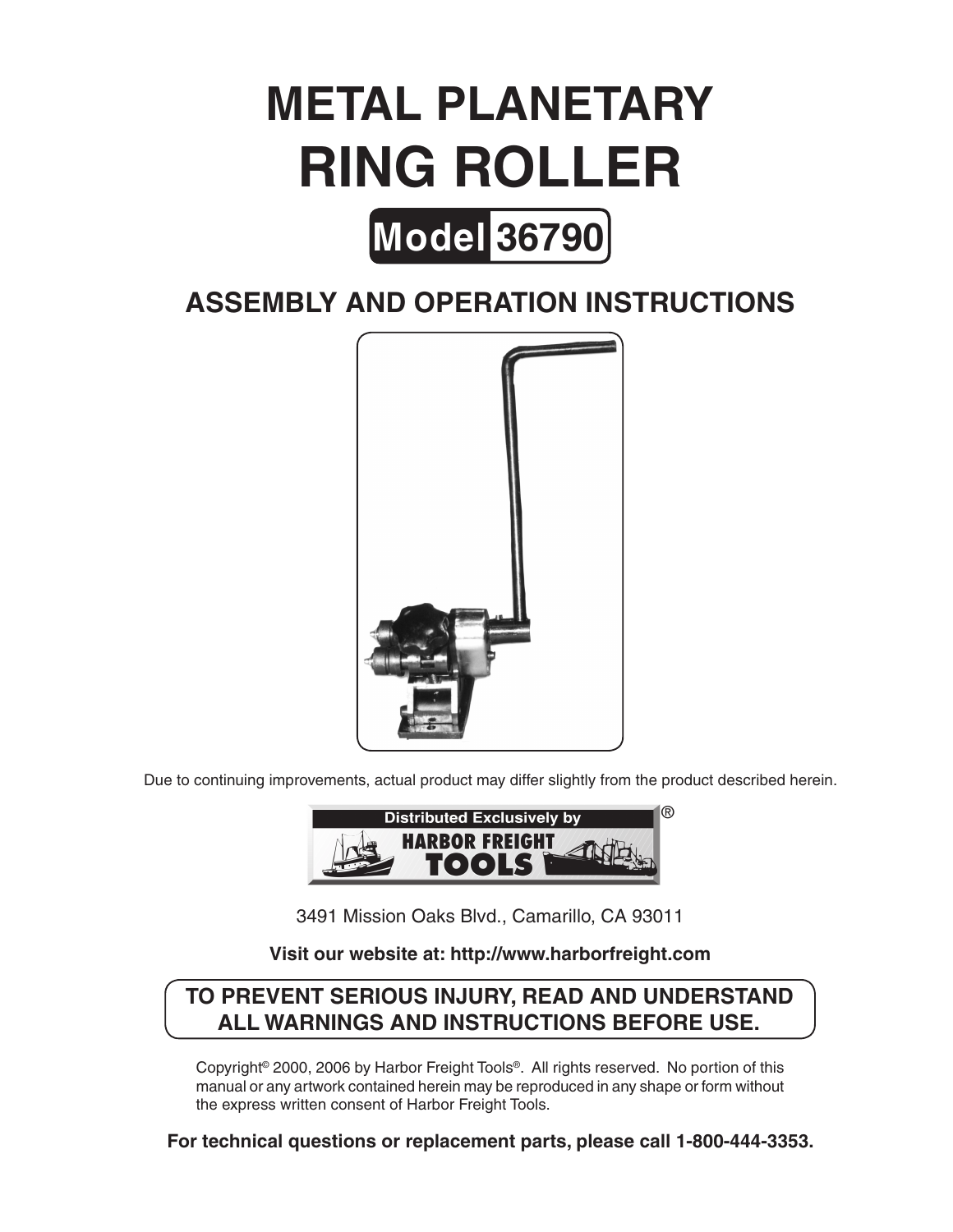THANK YOU for choosing a **HARBOR FREIGHT TOOLS** product. For future reference, please complete the owner's record below:

**Model\_\_\_\_\_\_\_\_\_\_\_\_ Serial No.\_\_\_\_\_\_\_\_\_\_\_\_\_\_ Purchase Date\_\_\_\_\_\_\_\_\_\_\_\_\_\_** 

SAVE THE RECEIPT, WARRANTY AND THESE INSTRUCTIONS. It is important that you read the entire manual to become familiar with the unit BEFORE you begin assembly.

| Construction                | 5/16" Steel               |  |  |
|-----------------------------|---------------------------|--|--|
| <b>Rockwell Hardness</b>    | 26 RC                     |  |  |
| <b>Ring Capacity</b>        | Unlimited                 |  |  |
| <b>Flat Stock Capacity</b>  | $3/16" \times 1"$         |  |  |
| <b>Round Stock Capacity</b> | 1/4" Diameter             |  |  |
| <b>Drive</b>                | Gear                      |  |  |
| Rollers                     | <b>Heat Treated Steel</b> |  |  |
| Handle                      | 13-1/2" Long              |  |  |
| Weight                      | 13.25 lb.                 |  |  |

#### **Specifications**



# **IMPORTANT SAFETY INSTRUCTIONS!**



## READ ALL INSTRUCTIONS BEFORE USING THIS PRODUCT!

**Warning:** The warnings, cautions and instructions discussed in this instruction manual cannot cover all possible conditions and situations that may occur. It must be understood by the operator that COMMON SENSE AND CAUTION ARE FACTORS WHICH CANNOT BE BUILT INTO THIS PRODUCT, BUT MUST BE SUPPLIED BY THE OPERATOR.

#### **The Operator**

#### PLEASE REMEMBER:

Do not operate the product if under the influence of alcohol or drugs. Read warning labels on prescriptions to determine if your judgment/reflexes might be impaired.

Do not wear loose clothing or jewelry as they can be caught in moving parts.

Protective gloves and non-skid footwear are recommended.

Wear restrictive hair covering to contain long hair.

Use eye and ear protection. Always wear ANSI approved impact safety goggles.

Maintain proper footing and balance at all times.

Use the right tool for the job. Do not attempt to force a small tool or attachment to do the work of a larger industrial tool. There are certain applications for which this tool was designed. Do not modify this tool and do not use this tool for a purpose for which it was not intended.

For your own safety, maintenance should be performed regularly by a qualified technician.

WARNING: The brass components of this product contain lead, a chemical known to the State of California to cause birth defects (or other reproductive harm). (California Health & Safety code § 25249.5, *et seq.*)

**REV 12/06**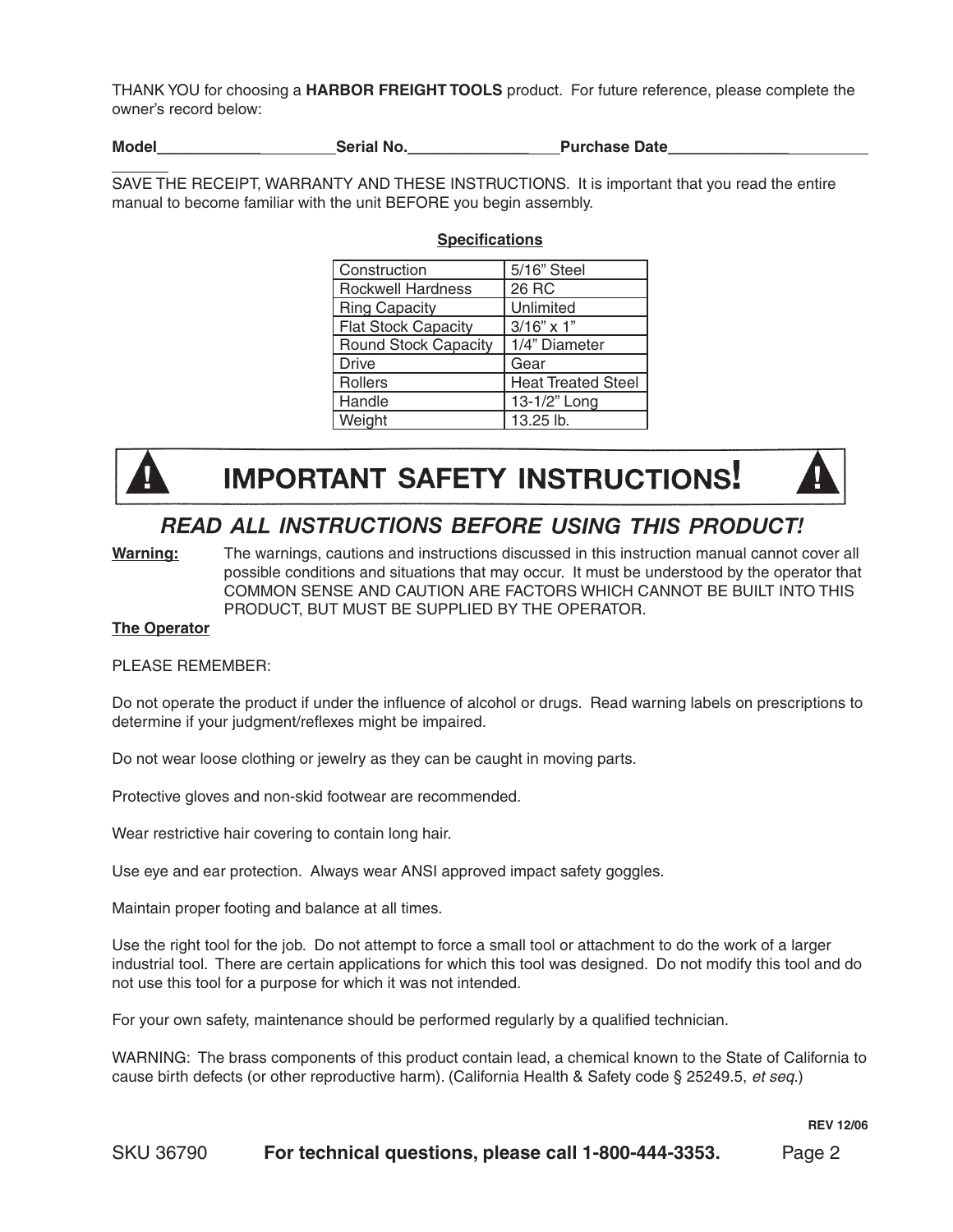#### **Work Area**

TO AVOID RISK OF PERSONAL INJURY, EQUIPMENT DAMAGE, FIRE AND SHOCK, MAKE SURE YOUR **WORK AREA** IS:

Free of damp, wet or rainy conditions.

Free of children (never let them handle tools or machinery).

Well-lit.

Clean and uncluttered.

#### **Before Operating**

Make sure all clamps, locks and bolts are tight, and that the Ring Roller is securely fastened to the appropriate mounting surface.

#### **Assembly**

Your Ring Roller will require minor assembly prior to operation. It is important that you read the entire manual to become familiar with the unit **BEFORE** you assemble and use the Ring Roller. Before assembling your Ring Roller be sure that you have all parts described in the Parts List.

When assembling your Ring Roller, it will be helpful to refer to each of the operational Figures as well as to the Parts List and Assembly Diagram on the last pages of this manual.

Assemble attachments based on the intended use of the Ring Roller only.

Mounting Surface: The mounting surface must be flat, level and capable of supporting the weight of the Roller combined with the materials to be rolled. **Mount the** 

**Ring Roller on a solid mounting surface that is capable of supporting the weight of the Ring Roller and the leverage force of the Handle movement.**

- Step 1) Slide the Connector (#19) onto the Drive Shaft II (#17) - see Figure 1. Once the Connector (#19) is slid in place on the Drive Shaft II (#17), make certain that the holes in the Connector (#19) line up with the holes in the Drive Shaft II (#17).
- Step 2) Slide the Handle (#15) into the hole in the Connector (#19) and Drive Shaft II (#17) - see Figure 1.
- Step 3) Secure the Connector (#19) to the Drive Shaft II (#17) using the Taper Pin (#20). Insert the

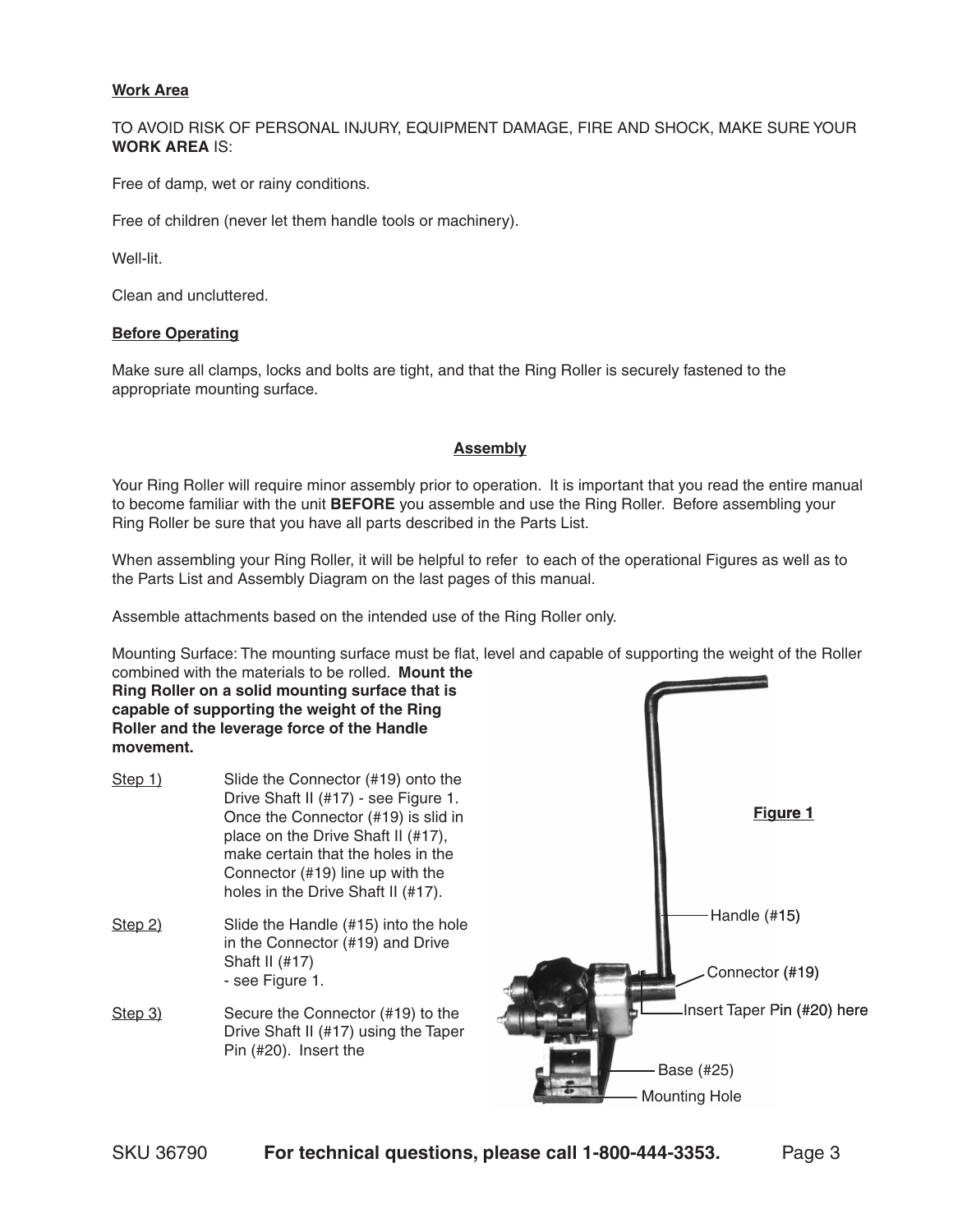Taper Pin (#20) into the hole as seen in Figure 1. If necessary, lightly tap the Taper Pin (#20) into place.

#### **Mounting**

- Step 1) Set the Roller on your appropriate mounting surface as desired.
- **Warning:** The Metal Planetary Ring Roller must be securely mounted to an appropriate work surface prior to use!
- Step 2) Make certain that you can operate the Handle (#15) comfortably.
- Step 3) Mark the appropriate mounting surface through the two holes located at the far ends of the Base (#25).
- Step 4) Remove the Metal Planetary Ring Roller from the appropriate mounting surface. Drill holes through the mounting surface at the marked locations.
- Step 5) Mount the unit using two bolts, lock washers, washers and nuts (in that order) sold separately.



**Figure 2**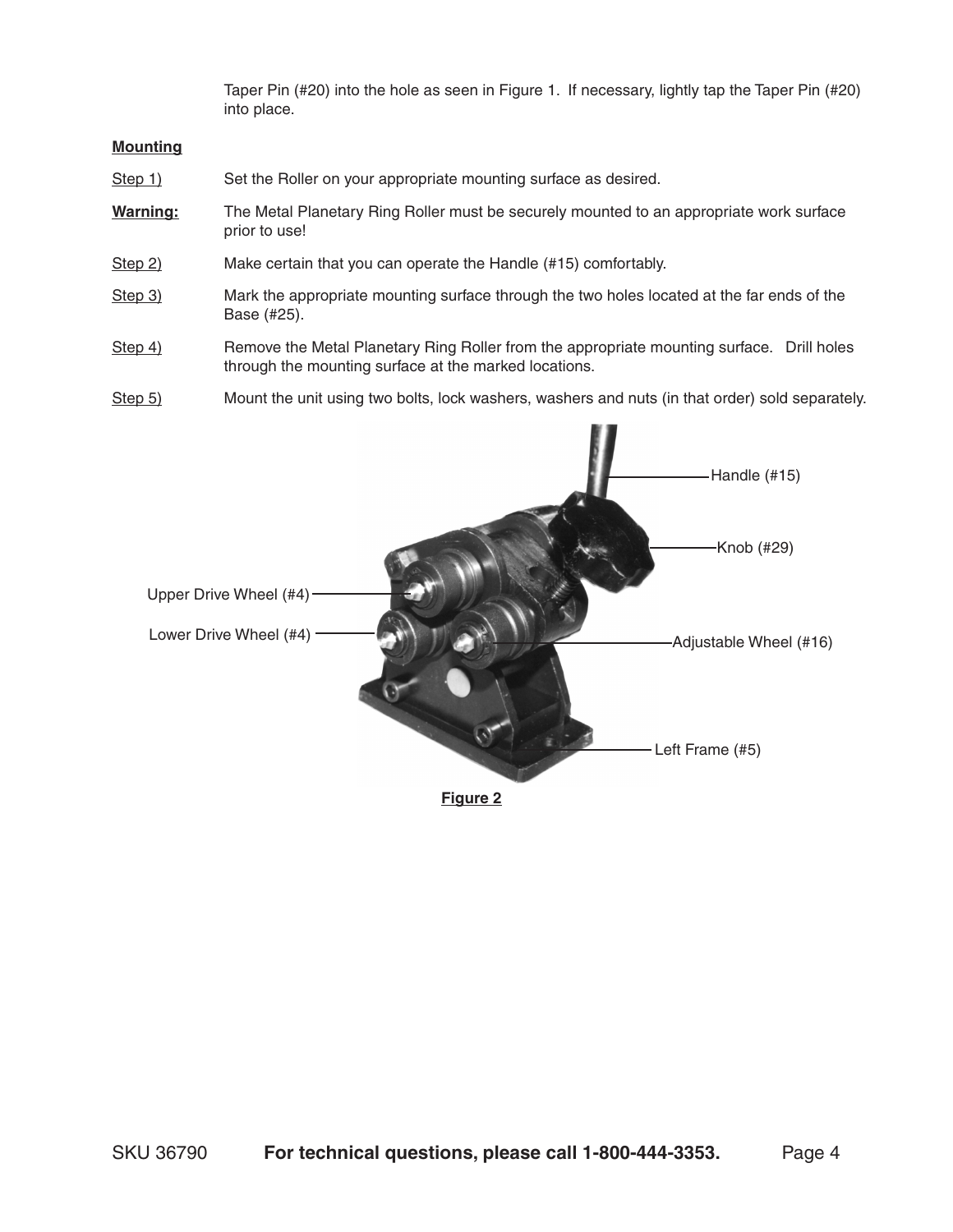#### **Operation**

When operating your Metal Planetary Ring Roller, it may be helpful to refer to each of the operational Figures as well as to the Parts List and Assembly Diagram located on the last pages of this manual.

Never force the tool or attachment to do the work of a larger industrial tool. It is designed to do the job better and more safely at the rate for which it was intended.

- Step 1) Determine the size ring you wish to obtain.
- **Warning: Do not use flat stock larger than 3/16" x 1". Do not use Round stock larger than 1/4"**
- Step 2) Move the Adjustable Wheel (#16) up or down (as desired) by turning the Knob (#29) - see Figure 2.
- Step 3) To obtain small size rings (approximately 1"), the Adjustable Wheel (#16) must be in its uppermost position.
- Step 4) To obtain 2" rings, the Adjustable Wheel (#16) must be in the middle position.
- Step 5) To obtain larger rings, the Adjustable Wheel (#16) must be in its lowest position.

#### **It is recommended that you practice on scrap stock to find the correct wheel adjustment to make the desired size ring.**

- Step 6) Insert the stock between the Upper Drive Wheel (#4) and between both the Adjustable Wheel (#16) and lower Drive Wheel (#4) - see Figure 2.
- Step 7) Turn the Knob (#29) clockwise to clamp the stock between the Wheels.
- **Warning** After stock has been clamped between the Wheels, keep hands and fingers clear of the Wheels while the handle is being rotated.
- Step 8) Rotate the Handle (#15) counterclockwise to process the ring.
- Step 9) To remove the completed rings, turn the Knob (#29) counterclockwise to loosen the clamping action.

# **PLEASE READ THE FOLLOWING CAREFULLY**

The manufacturer and/or distributor has provided the parts list and assembly diagram in this manual as a reference tool only. Neither the manufacturer or distributor makes any representation or warranty of any kind to the buyer that he or she is qualified to make any repairs to the product, or that he or she is qualified to replace any parts of the product. In fact, the manufacturer and/or distributor expressly states that all repairs and parts replacements should be undertaken by certified and licensed technicians, and not by the buyer. The buyer assumes all risk and liability arising out of his or her repairs to the original product or replacement parts thereto, or arising out of his or her installation of replacement parts thereto.

**If there is any question about <sup>a</sup> condition being safe or unsafe, do not operate the tool.**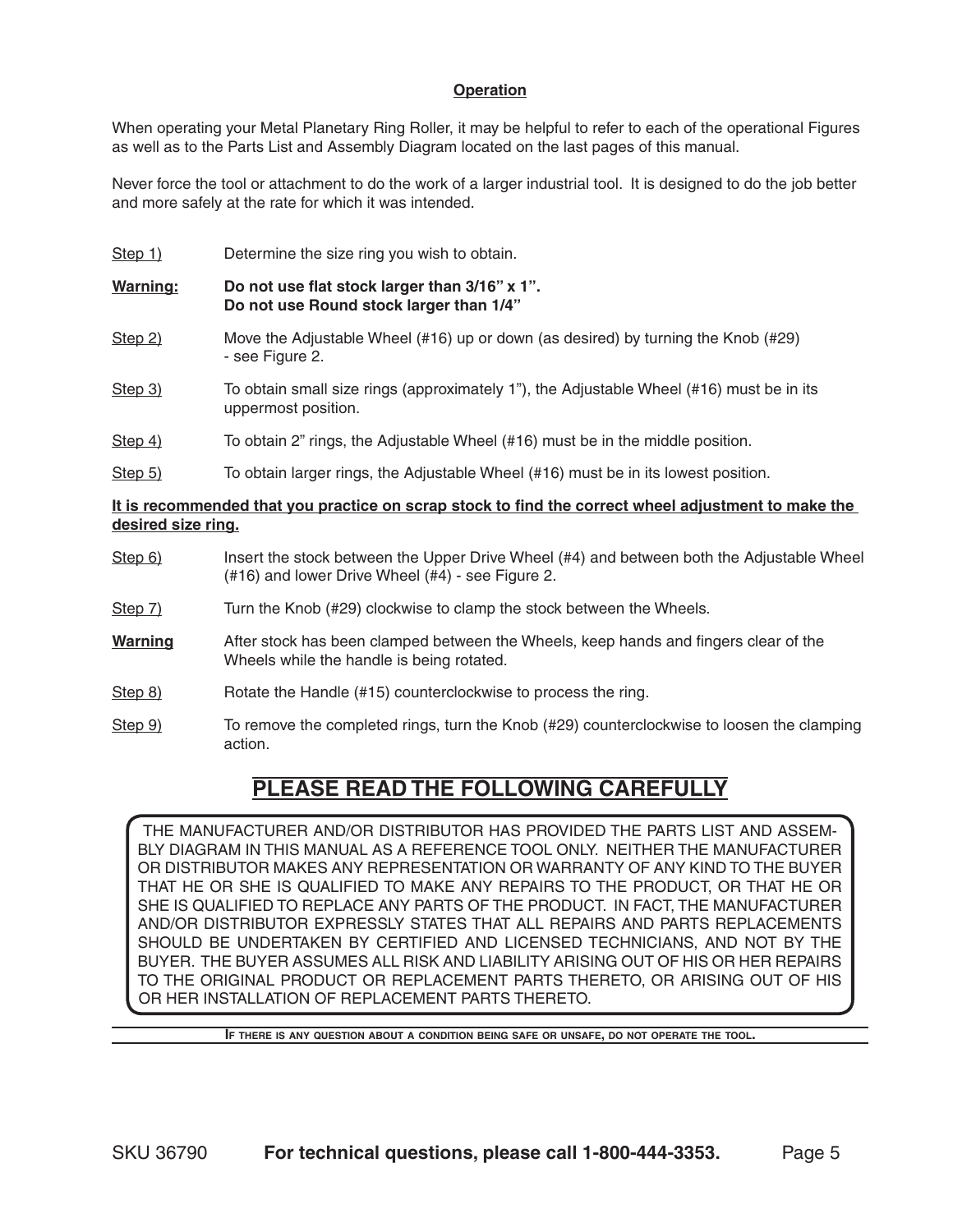#### **Maintenance**

**Cleaning: Regularly clean the work surface using a non-toxic solvent.**



**Figure 3** 

**LUBRICATION:**Your three lubrication points are the Drive Shaft I (#9), Drive Shaft II (#17) and the Adjustable Shaft (#18). Grease using the Zerk Fittings (#1) - see Figure 3 above.

**STORAGE:** Store in a dry area out of the reach of children.

#### **Unpacking**

When unpacking your Metal Planetary Ring Roller, check to make sure the following parts are included. If any parts are missing or broken, please call **HARBOR FREIGHT TOOLS** at **1-800-444-3353.**

| <b>Part</b>     | <b>Description</b>    | $Q'$ ty        | <b>Part</b> | <b>Description</b>     | $Q'$ ty |
|-----------------|-----------------------|----------------|-------------|------------------------|---------|
|                 | Zerk Fitting M8 x 1   | 3              | 15          | Handle                 |         |
| $\overline{2}$  | # 10 C-Ring           | 5              | 16          | Adjustable Wheel       |         |
| 2A              | #22 C-Ring            | 1              | 17          | Drive Shaft II         | 1       |
| 3               | Hex Bolt M 10 x 60    |                | 18          | Adjustable Shaft       |         |
| 4               | Drive Wheel           | $\overline{2}$ | 19          | Connector              |         |
| 5               | Left Frame            |                | 20          | Taper Pin 8 x 28       | 1       |
| 6               | Copper Bushing        | 2              | 21          | Hex Key Screw M10 x 60 | 2       |
| $\overline{7}$  | Stand                 |                | 22          | Shaft (w/hole)         | 1       |
| 8               | <b>Bushing</b>        |                | 23          | Hex Key Screw M10 x 16 | 2       |
| 9               | Drive Shaft I         | 1              | 24          | Pin 3 x 12             | 1       |
| 10              | Key 4 x 25            | 4              | 25          | Base                   | 1       |
| 11              | <b>Right Frame</b>    |                | 26          | <b>Mounting Plate</b>  | 1       |
| 12 <sup>2</sup> | Gear                  | $\overline{2}$ | 27          | <b>Lead Screw</b>      | 1       |
| 13              | Cover                 |                | 28          | Locking Screw M6 x 6   | 1       |
| 14              | Hex Key Screw M6 x 45 |                | 29          | Knob                   |         |

**Parts List**

**Note: Some parts are listed and shown for illustration purposes only and are not available individually as replacement parts.**